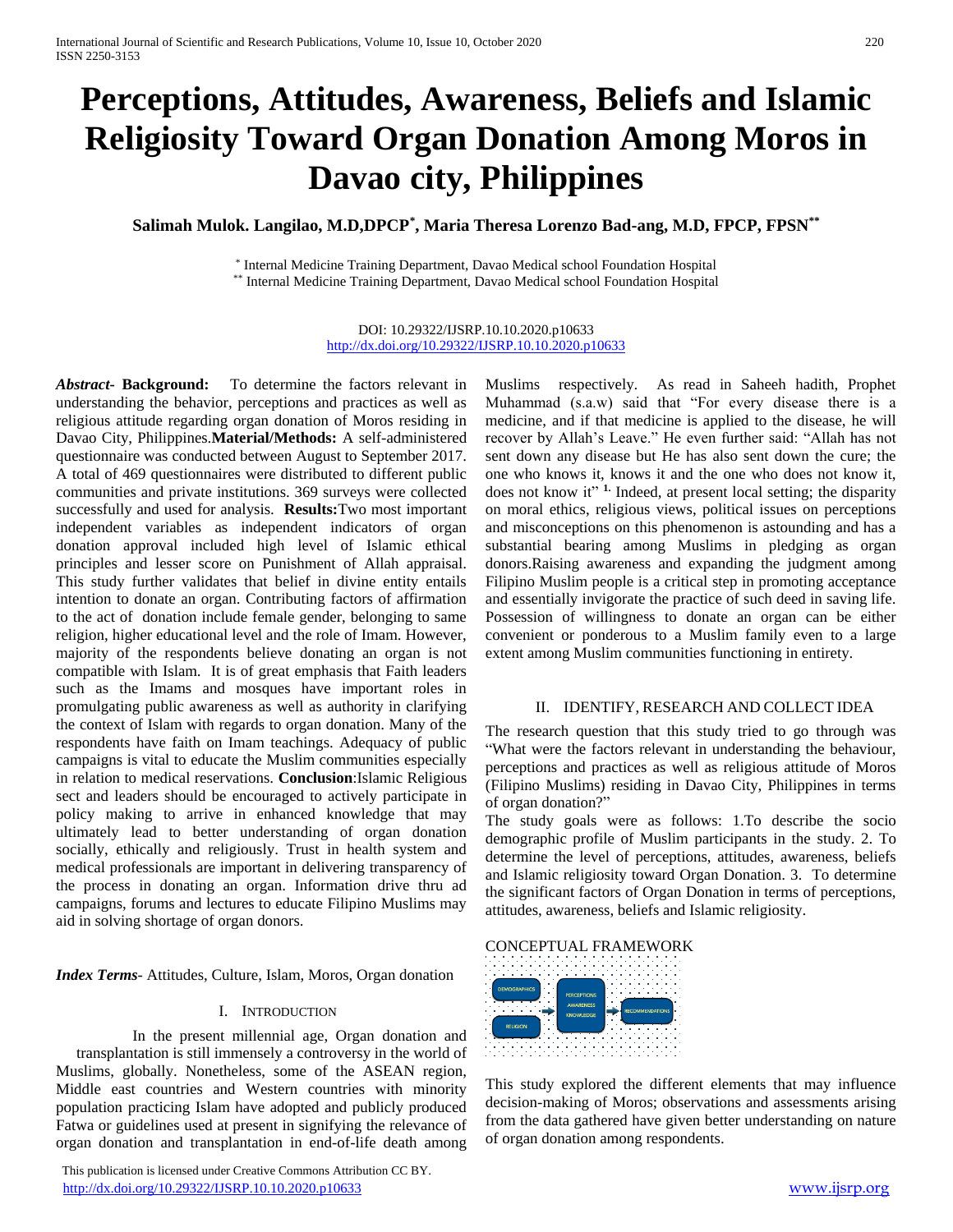The strength of this study relies on being a pilot study in assessing variables that may predict willingness of a Moro to donate an organ.

# *Study Design and Study Setting*

This study was a descriptive correlational research approach conducted within August to September of year 2017. Using purposive technique, voluntarily selected respondents were surveyed using a written questionnaire. The entire procedure was compensation-free. This study was limited to only one urban area, it does not claim to be comprehensive since other urban and rural areas with Muslim residents were excluded.

# *Participants*

The study provided complete confidentiality to all respondents.Selected respondents were eligible males and females. They were structured according to the following specifications:

# **Inclusion Criteria**

The participant is a native moro.

He/She is a Filipino by citizenship.

The participant is of Islam by religion at birth and at present.

A resident of Davao city, Philippines.

He /She must be or more than 18 years old of age.

An individual who has intact psychosocial support/sound mind. He is a recognized Imam of mosque within Davao City (male only).

# **Exclusion criteria**

Those individuals who are balik-Islam.. Individuals ageing less than 18 years old. The person is not of residence of Davao City. He/she has unstable psychosocial support/capacity.

# *Sample Size and Sampling Method*

The sample size was calculated based on the 2010 household population released from Philippine Statistics Authority; the totality of Muslim residents was sum up comprising 45,788 residents. This numerical value then generated a calculation of an appropriate sample size of 369 using Cochran's formula with 50% probability that a respondent will act or not act in donating an organ. An important note is the fact that 2015 household population has not yet been dissected according to religion.

# *Method of data Collection*

Actual visitation of the said areas was conveyed. Subsequently, rationale of this research was clearly expounded prior to obtaining both oral and written consent. These respondents were informed about the shortage of local data. All participants completed the survey on their own pace of time. As to participants who were illiterate, a legal representative requested per participants' discretion of choice assisted them in answering the survey.

# *Questionnaire*

The self-administered questionnaire originally written in English was translated in Filipino by a certified linguist. They were lifted from two separate published studies whom the authors gave full permission to use them. It is divided in two parts. The first part was extracted from the study entitled "A Quantitative Survey of

 This publication is licensed under Creative Commons Attribution CC BY. <http://dx.doi.org/10.29322/IJSRP.10.10.2020.p10633> [www.ijsrp.org](http://ijsrp.org/)

western Muslim Attitudes to Solid Organ Donation" published last November 2011 through Clinical and Translational Research journal. It consists of 41 questions divided into four sections: demographic details, religious and cultural beliefs, opinion on organ donation and awareness of organ donation issues. It was pretested and approved by the institutional review board at Queen Elizabeth Hospital Birmingham, United Kingdom.

The second part pertains to impartial measurement of Islamic Religiosity from a validated Psychological Measure of Islamic Religiousness (PMIR). This is a scientific tool validated in 2005 for two times and lastly in 2008 (Research Gate publication) by Hisham Abu Raiya of Graduate College of Bowling Green State University, Ohio of USA.

# *Statistical Analysis*

The sociodemographic profile of respondents were analyzed in descriptive statistics such as mean and standard deviation of quantitative analysis while the qualitative data were interpreted by frequency and percent. The level of perceptions, attitudes, awareness, beliefs and Islamic religiosity toward Organ Donation had been calculated by median while the factors associated to the likelihood of organ donation were identified by use of logistic regression analysis.

# *Related research*

As of this writing, there have been no documented studies or articles that incite active participation of Filipino Muslims ever produced, in contrast to other ASEAN countries such as Malaysia, Singapore and Kingdom of Saudi Arabia (KSA) having "fatwa" or decree endorsed as law enforced to Guide and encourage its enactment in accordance to Islamic faith thru holy Koran. Sadly, such called fatwa is absent in the Philippines.

As of 2015, the Philippine population is said to be almost 100 million(100,000,00)**<sup>2</sup>** , with multi-ethnicity in different archipelago and about 5.57% of the total population practices Islam  $(5,127,084$  population)<sup>2</sup>; even so, a published headline in 2014 on a campaign embarking sign up donor program only generated 3,548 individuals in metro manila **<sup>3</sup>** , which is a disproportionate to those in need of transplant as recently raised by National Kidney Transplant Institute (NKTI) that as of September 2016, around more than seven thousand (7,000) endstage renal disease patients are presently on the waiting list**<sup>4</sup>** . This scarcity of donors cannot be neglected in the forefront of treating a person with in dire need of new organ, nationwide.

To extrapolate scarcity of organ donation in this archipelago, summaries of worldwide registry on organ donation have showed that as of 2015, the Philippines had only successfully performed 444 (4.41) per million of inhabitants (pmp) of transplants exclusively from kidney. This figure is very low compare to west pacific and global figures of 18,585 (10.4) pmp and 126,670 (20.64) pmp, respectively. No available Philippine data retrieved in relation to other solid organ transplantation**<sup>5</sup>** . The International Registry in organ Donation and Transplantation or IRODaT had released September 2016 report on preliminary reports of fifty (50) countries worldwide involved in donation/transplantation activity 2015. Important to note on these reports are the few numbers of Muslim countries with active programs such as the Iran, Turkey, Saudi Arabia,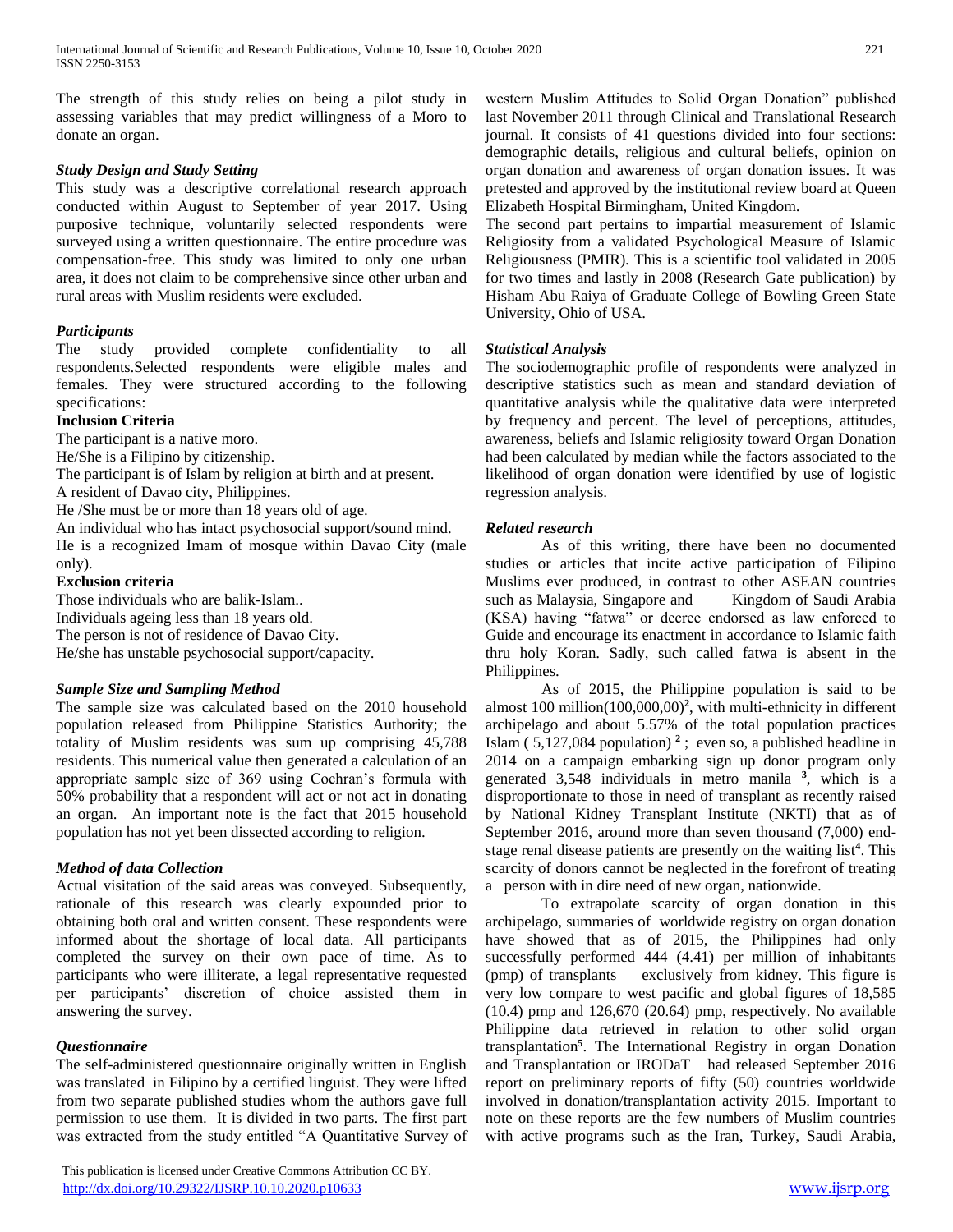Kuwait, Lebanon and Malaysia only **<sup>6</sup>** . In regard to 2010 population in Davao region, it has about four million and four hundred seventy thousand (4.47) of people with 2.3% population growth rate. While Muslim population within the urban area is about forty-five thousand and seven hundred eighty-eight (45,788) only as documented by Philippine Statistics Authority (PSA). Nonetheless, if growth of population by global scale is to be considered in relation to Islam as religion, The Asia-pacific which includes Philippine archipelago had about 986,420,000 Muslim population (61.7%) by 2010 **<sup>7</sup>** . These figures are expected to increase as predicted in one study published in Pew Research Centre with astounding surge of Muslims rising fastest by 2050 of 2.76 billion (29.7%) making up almost in equal shares with Christians (31.4%) in global projections and that Asia will continue to host majority of World's Muslim populations **<sup>8</sup>** . Summarized populations of people needing solid organ are also stupendously growing but the donors are disappointingly low. In year 2016, Prasad et al (A study to assess the knowledge, attitude, and misconceptions regarding organ donation after brain death among common people in rural areas) cited that 2,000,000 people are on waiting lists for kidneys worldwide and that Asia lags far behind the rest of the world. Indeed, organ shortage is a global problem that needs hasty resolutions **<sup>9</sup>** .

For the past decades, there have been several studies on Muslims perceptions on this act of donating an organ but neither a global perspective nor Southeast Asian projections have documented as far a large scale studies on Muslims are concerned. Shahid Athar, MD **<sup>10</sup>** stated on his review article that Muslims by generality are reluctant in to sign up as donor while they are willing to be recipient when need arise. This is one of the ethical-cultural issues that need to be addressed. And yet, since the beginning of Islamic history making, AD 570-632- Prophet Muhammad (PBUH) have been doing re-plantation during battle era. More than a thousand years have gone since Muslim surgeons did bone and teeth transplants either from a corpse or another person**<sup>11</sup>**. Furthermore, since 1972 Arab world**<sup>12</sup>** have successfully commenced the transplantation program up to this day. It is unfortunate that it's revolution on knowledge and practice among Filipino Muslims have not moved onward. Active participation of Imams in convincing Filipino Muslims on the appropriateness of such life-saving treatment medium as reflected suitably in the holy Koran is an obstacle that needs to be recognized. This problem was studied by Makmor Tumin **<sup>13</sup>** (2015) concluding that Mosques play an important role in conveying knowledge on such organ donation. Joshua D. Newton made a meta-synthesis of 27 qualitative articles from 24 studies worldwide concluding that religious leaders are indeed trustworthy source for elucidating religious concepts on becoming a donor (Biomed Central; 2011) **<sup>14</sup>**. In Turkey, attitudes of Muslim clergy revealed that Islam allows organ donation as it is also asserted in one study on 40 religious officials conducted in Istanbul asserting positive viewpoint of Islam on organ donation and transplant. (Brain Death and Transplant in Islamic Countires; 2016) **<sup>15</sup>**. However, an important publication released last 2009 by Rady et al **<sup>16</sup>**(Islam and End-of-Life practices in organ Donation for Transplantation: New questions and Serious Sociocultural Consequences) emphasizes antagonistic views between sanctity of human life and organ donation. It reverberates what Sarhiil et al (2001) statement that dying

 This publication is licensed under Creative Commons Attribution CC BY. <http://dx.doi.org/10.29322/IJSRP.10.10.2020.p10633> [www.ijsrp.org](http://ijsrp.org/)

Muslims should be allowed peacefully and comfortably without attempts of sustaining life artificially as one's death is inevitable. According to this study, donating an organ interrupts Islamic end-of-life rituals by several means such that it intrudes temporal course of dying; resuscitative procedures by medications are used even after death has been declared; palliative care to a dying patient is disturbed by either medical and/or surgical interventions, and lastly; preservative fluids may have replaced the blood of the dying patient. Furthermore, traumatic memories among family members as well as moral distress in health-care providers may arise when practices of end-of-life rituals are sacrificed for organ donation. It also pointed out that some families may sense surgical interventions on a deceased person as violations and desecrations of the body at the same time prolonging patient's suffering and destroying the deceased actual appearance. It further explained then that these will complicate family's bereavement which might include depression, posttraumatic stress, poor physical health, and inability to cope with daily activities. Hence, organ donation conflicts Islamic principles of care for the dying and their families.

On the contrary, three recent studies have shown that Islam as religion has no significant influence **<sup>17</sup>**(Jabri et al; Awareness, beliefs, and Barriers of Organ Donation among Saudis in Madinah City, Saudi Arabia; 2016) and not a deterring to organ donation **<sup>18</sup>**(Tumin et al, Organ donation in Muslim countries: The case of Malaysia; 2013). They did found out that campaigns needs to maximize positive beliefs and in pledging their organs for donation. The third study was by Soubhanneyaz et al **<sup>19</sup>**(Survey of Public attitude, awareness and beliefs of Organ donation in Western region of Saudi Arabia; January 2016) revealed more than 70% of their population study were willing to donate, emphasis on religion, money, and age having no role in determining willingness of Saudis; it also acknowledged that legislation and regulations entail efforts to spread awareness. It is also important to note, that it found out government incentives by monetary and health treatment of those who will donate can be effective in its propagation.

Altruism, an act of selflessness, is an important principle of Islam. Chapter 5:32 of Qur'an states "Whosoever saves the life of one person it would be as if he saved the life of all mankind". This principle was the rationale behind approval of porcine bone grafts and pork insulin usage for medical treatment up to this present. As Michael Oliver et al<sup>20</sup> concluded, it is vital in educating targeted individuals who are most influential in the community and that Ramadan with its forcibleness on altruism is a good opportunity to strengthen organ donation campaign within the community (organ donation, transplantation and religion; 2010). Several studies have gained enlightenment on Muslims attitudes toward donation of an organ. In 2008, Alashek et al **<sup>21</sup>** surveyed Libyans in four Libyan cities with findings that willingness was significantly associated with being male, having younger age and college or graduate degree as well as for being single. They have discovered that lack of knowledge and religious concern emanating from inadequacy of a fatwa permitting cadaveric donation within the community (Reasons for unwillingness of Libyans to donate organs after death). Around 2010, Wong LP **<sup>22</sup>** of University of Malaya, gauged that Muslim Malaysians have general concerns on mistreatment of the deceased's' body in procurement of organs. Therefore, Cultural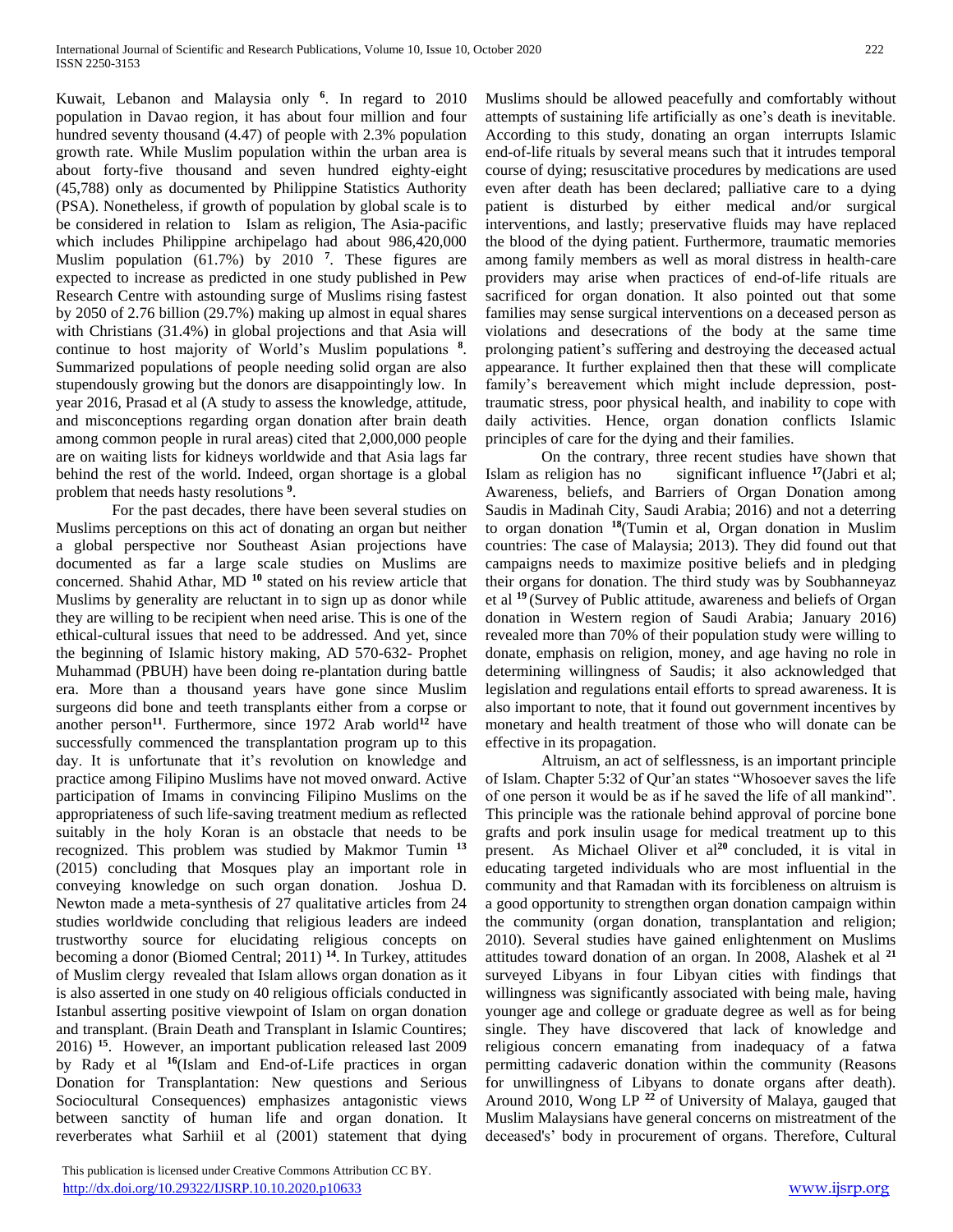sensitivity on public educational messages are necessary to address sociocultural barriers (Singapore Med J; Information needs, preferred educational messages and Chanel of delivery, and opinion on strategies to promote organ donation: a multicultural perspective). The Qataris were also studied by Verjee et al **<sup>23</sup>** (Organ donation and transplantation: A gender perspective and awareness survey in Qatar; 2014) showing females have greater tendency to believe that Islam supports organ donation. It is of critical issue that religious beliefs have determined value in their attitudes towards donating an organ.Although, in late 2005, another study done among Qataris by El- Shoubaki et al **<sup>24</sup>**resulted to knowing majority of the 1305 samples preferred donating organ(s) to their close relatives or close friends only although those respondents did believe that health education was the best method to increase donors (Public knowledge and attitudes toward organ donation and transplantation: A cross cultural study, 2005). This behavior of wanting to donate to relatives only was also perceived among Kuwaiti as manifested by Bosakhar et al **<sup>25</sup>** in a recent 2016 study entitled "Predictors of knowledge and attitude regarding organ donation in Kuwait". In Pakistan, 440 adults were interviewed by Salem et al <sup>26</sup> (Knowledge, attitudes and practices survey on organ donation among selected adult population of Pakistan; 2009) who identified that allowance for incentive in religion was associated with significant motivation to donate an organ; higher education and socioeconomic status are of positive predictor of organ donation. It also showed that persons believing their religion have forbid organ donations are without motivation to donate in future life. A concluded 2015 study by Al-Harthi et al **<sup>27</sup>** highlighted that fear of complications and lack of post-donation care which includes incentives are the main reasons why people of Taif, Saudi Arabia are unwilling to donate (Perceptions and attitudes of Saudiadult population board organ donation, Taif, Saudi Arabia; 2015).

Among arabs of UAE, Dr. Eveline Kayasseh **<sup>28</sup>** have cited importance of extended family in obtaining consent for organs to be donated may it be from a living or deceased person. These several studies have indeed contributed in clearing some apprehensions and strongly seized understanding Muslim views despite its limits on geography. The Islamic Jurisprudence's Assembly Council of Saudi Arabia had long been affirmed since 1988 the fatwa in organ donation and permit proxy consent if necessary (Ethical and Legal aspects of organ transplantation in Iran; 2004) **<sup>29</sup>** .

Certainly, educating Muslims as part of functioning society in general may arise to several measurements that will gauge need of full attention on multi-aspects of every Muslim in its wholeness as a human being.

## III. WRITE DOWN YOUR STUDIES AND FINDINGS

469 individuals were approached for survey participation, 369 respondents successfully answered the questionnaire while the remaining 100 were not returned.

This study showed higher prevalence of participants (n=160) not agreeing to donate an organ in relation to Islam. It cannot be paralleled to any local figures since there has been no earlier local study that can be compared with, 125 (34%) agreed in donating an organ whilethe remaining participants were unsure

 This publication is licensed under Creative Commons Attribution CC BY. <http://dx.doi.org/10.29322/IJSRP.10.10.2020.p10633> [www.ijsrp.org](http://ijsrp.org/)

whether to agree with it ( $n=74$ ) and andhad no answer ( $n=10$ ) [ figure 1]. Many of these respondents belong to Maranao (54%) tribe followed by the Kaagan people (23.3%) [figure 2]. By descriptive analysis, majority of the respondents were females, citizens by birth, unemployed, having no kidney problems and have shown no significant difference among those who agreed and did not agree on donating. Age and marital status don't seem to be predictive variablesas well with majority of themaged 18-28 years old having mean deviation at age 30 for those who do not agree in donating and age 33 to those saying yes.

As to educational attainment, higher degree of educational attainment of college degree seemed to sway affirmatively toward organ donation of 51.2% versus 46.9% of respondents disagreeing to it who had high school learning. This slight higher prevalence on educational level is supported by Saleem et  $al^{26}$  findings among selected adult population of Pakistan in 2009 wherein higher educational level was seen as an independent predictor of knowledge on process of donating an organ. Although it should be noted that among respondents who answered no, level of education is not statistically different having high school level of 46.9% versus college level of 36.9%.

As previously mentioned in the literature, several studies **17, 18, 19** in Muslim countries have found out that Islam has no bearing on willingness to donate an organ. But sadly, this finding does not hold true to this study as reflected only about 21% out of all respondents believed organ donation is allowed in Islam. Majority of those who said no  $(n=107)$  believed that it is not compatible in Islam faith [table 2]. Diminishing this ambiguousness relies heavily on initiation of educating them by sermons/forums with community Imam and other religious sect.

Cited reasons by some respondents in disagreeing organ donation included the following: a donor may get sick in turn even years after the procedure or die during the operation; violation of one's body with mutilation should be avoided for once dead their body should return in its wholeness even in the after life. These judgments were resonated in the 2009 study by Rady et al **<sup>16</sup>** . Such hesitations should be tackled by best methods available in the health system and community to arrive with effective measures of addressing this wariness. Interestingly, majority of all the respondents do believe that it is still an individual's choice to make when asked on who should have the over-all authority in deciding on it on both No  $(n=59)$  and yes  $(65)$  to donating groups; respectively [table 2].When the No respondents were given situational events of the possibility of intending to donate, 31.1% said they preferred doing it while alive and for a loved one as receiving endpoint; this is also parallel to findings among Qataris and Kuwaiti mentioned the related studies **24, 25** .

However, 108 (67.5%) of them will not do it if it is against Imam and 118 (73.8%) of them wont disobey their family if it was against their view. It is also agreeably noted that among them about 73(45.6%) would only give their organ to fellow Muslims in comparison to those respondents willing to donate an organ to non-Muslim person (n=40 or 25%). Even further differed from the Yes group  $(n=71 \text{ or } 56.8\%)$  who expressed willingness towards potential recipient of different religion. Indeed, religion seem to have a solid impact on process of donation as 73(45.6%) respondents from this group conveyed even acceptance of an organ from a person of same religion is preferred.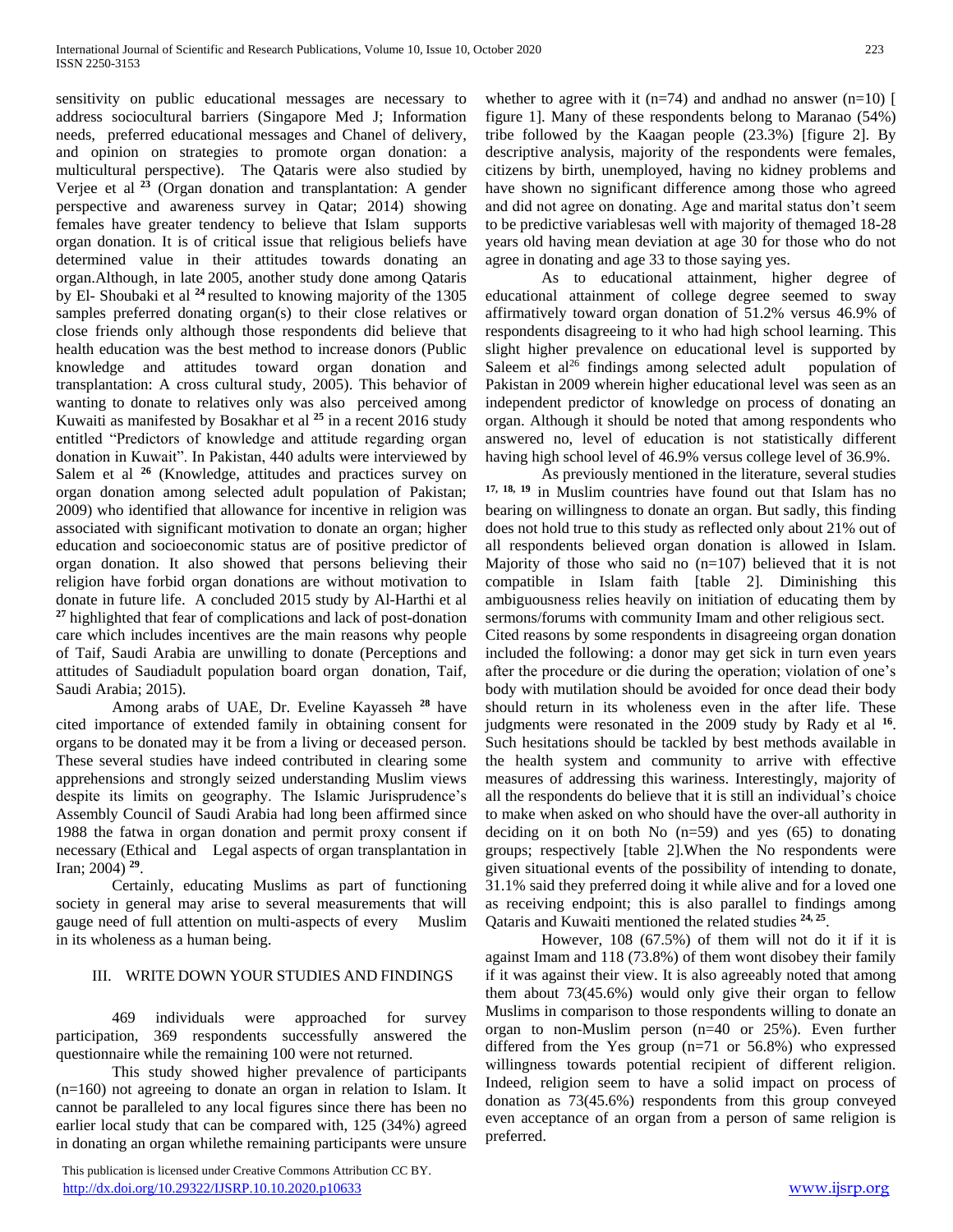

Figure 1 Distribution of response among study population





| Table 1. Age variation among study population             |     |       |       |  |  |
|-----------------------------------------------------------|-----|-------|-------|--|--|
| <b>Std deviation</b><br><b>Answer</b><br><b>Mean</b><br>N |     |       |       |  |  |
| Yes                                                       | 119 | 33.19 | 13.84 |  |  |
| N <sub>0</sub>                                            | 130 | 30.10 | 12.80 |  |  |

This is largely in contrast to 90.4% rate among Malaysians who are willing to accept from those people belonging to another kind of religion as emphasized by S. Sugathan et al<sup>33</sup> although their survey was on national level rather than singular urban area as what this study accomplished. If given a comparison to non-Muslim religious view, a 2012 study of 213 Malaysians of different religion (Knowledge, Religious Beliefs and Perception towards Organ Donation from Death Row Prisoners from the Perspective of Patients and Non-

| population                                                                                                                                  |                                                                          |                                                                                 |                                                                |  |  |
|---------------------------------------------------------------------------------------------------------------------------------------------|--------------------------------------------------------------------------|---------------------------------------------------------------------------------|----------------------------------------------------------------|--|--|
| <b>Variables</b>                                                                                                                            | No to<br>donating<br>$(n=160)$                                           | <b>Yes to</b><br>donating<br>$(n=125)$                                          | <b>Not sure</b><br>$(n=74)$                                    |  |  |
| Gender<br>Male<br>Female                                                                                                                    | 59(36.9%)<br>101(63.1%)                                                  | 44(35.2%)<br>81(64.8%)                                                          | 23(31.1%)<br>51(68.9%)                                         |  |  |
| Age bracket<br>18-28<br>29-38<br>39-48<br>49-58<br>>58                                                                                      | 71(44.4%)<br>28(17.5%)<br>19(11.9%)<br>14(8.8%)<br>$6(3.8\%)$            | 66(52.8%)<br>16(12.8%)<br>$11(8.8\%)$<br>$11(8.8\%)$<br>$9(7.2\%)$              | 39(52.7%)<br>$9(12.2\%)$<br>7(9.5%)<br>2(2.7%)<br>2(2.7%)      |  |  |
| Marital status<br>Single<br>Married<br>Divorced<br>Widowed                                                                                  | 72(45%)<br>78(48.8%)<br>4(2.5%)<br>$5(3.1\%)$                            | 60(48%)<br>60(48%)<br>$3(2.4\%)$<br>$2(1.6\%)$                                  | 37(50%)<br>28(37.8%)<br>$1(1.4\%)$<br>$6(8.1\%)$               |  |  |
| Residential<br>status<br>Citizen by birth<br>Resident                                                                                       | 87(54.4%)<br>66(41.3%)                                                   | 77(61.6%)<br>45(36%)                                                            | 37(50%)<br>36(48.6%)                                           |  |  |
| Educational<br>Attainment<br>Elementary<br>High school<br>College<br>Post graduate<br>Islamic theology<br>No formal<br>education            | $9(5.6\%)$<br>75(46.9%)<br>59(36.9%)<br>4(2.5%)<br>$6(3.8\%)$<br>4(2.5%) | $9(7.2\%)$<br>37(29.6%)<br>64(51.2%)<br>$11(8.8\%)$<br>$2(1.6\%)$<br>$1(0.8\%)$ | $5(6.8\%)$<br>24(32.4%)<br>29(39.2%)<br>$8(10.8\%)$<br>7(9.5%) |  |  |
| Occupation<br>Not employed<br>white collar<br>Blue collar                                                                                   | 87(54.4%)<br>$12(7.1\%)$<br>56(35%)                                      | 65(52%)<br>22(17.6%)<br>32(25.6%)                                               | 40(54.1%)<br>$12(16.2\%)$<br>21(28.4%)                         |  |  |
| Category you<br>fall in<br>I'am on dialysis<br>I have a kidney<br>transplant<br>I have a chronic<br>disease<br>I have no kidney<br>problems | $1(0.6\%)$<br>4(2.5%)<br>137(85.6%)                                      | $1(0.8\%)$<br>2(1.6%)<br>$3(2.4\%)$<br>113(90.4%)                               | 1(1.35%)<br>2(2.7%)<br>65(52%)                                 |  |  |

**Table 1. Socio demographic characteristics of study** 

 This publication is licensed under Creative Commons Attribution CC BY. <http://dx.doi.org/10.29322/IJSRP.10.10.2020.p10633> [www.ijsrp.org](http://ijsrp.org/)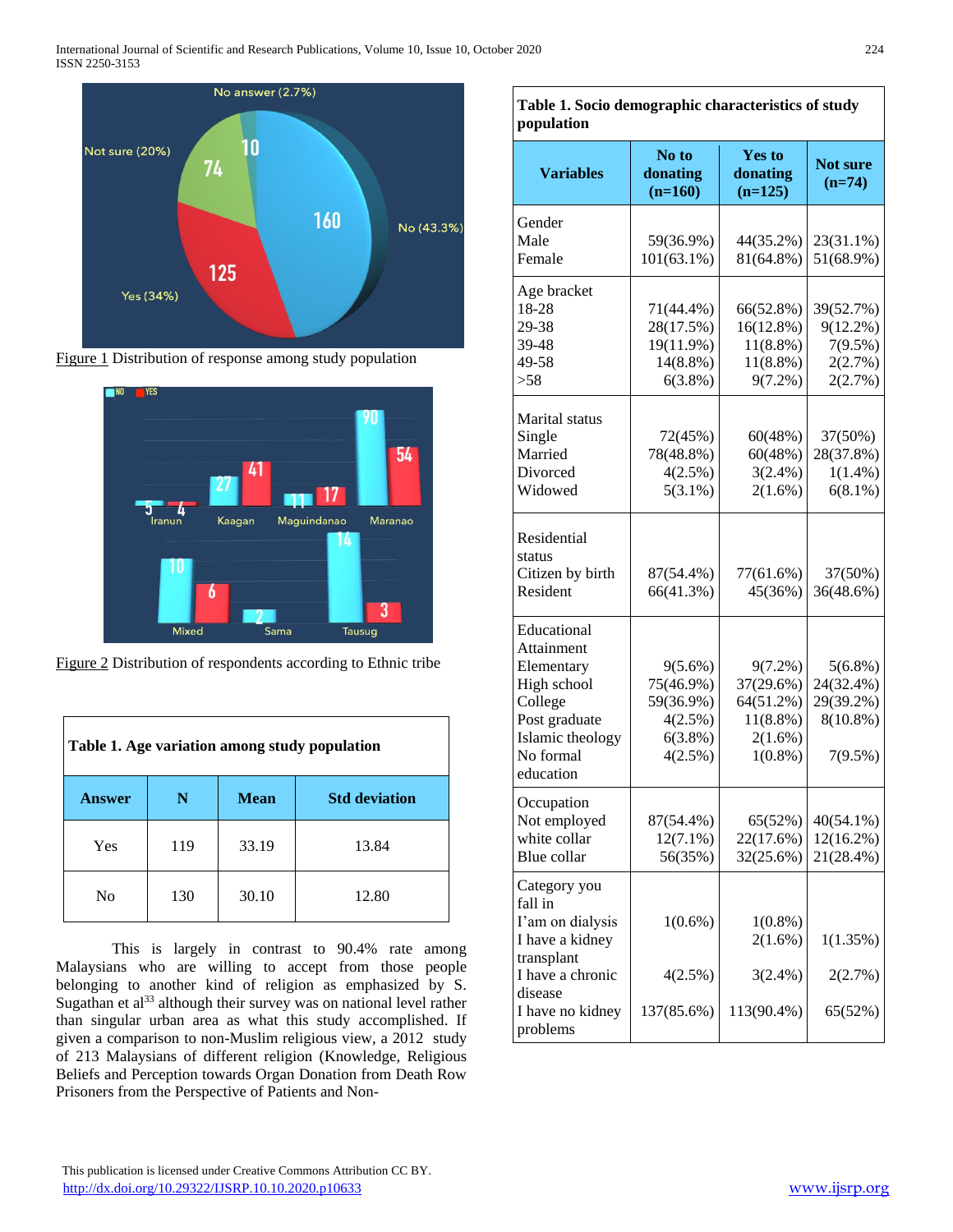# **Table 2. Attitudes/belief variables toward organ donation**

| <b>Variables</b>      | No to<br>donating<br>$(n=160)$ | <b>Yes to</b><br>donating<br>$(n=125)$ | <b>Not sure</b><br>$(n=74)$ |  |
|-----------------------|--------------------------------|----------------------------------------|-----------------------------|--|
| Organ donation is     |                                |                                        |                             |  |
| compatible with Islam |                                |                                        |                             |  |
| Yes                   | $15(9.4\%)$                    | 57(45.6%)                              | $6(8.1\%)$                  |  |
| N <sub>0</sub>        | 107(66.9%)                     | 17(13.6%)                              | 11(14.8%)                   |  |
| Not sure              | 34(21.3%)                      | 51(40.8%)                              | 57(70.2%)                   |  |
| Intent to donate      |                                |                                        |                             |  |
| Against imam/mosque   |                                |                                        |                             |  |
| Yes                   | $15(9.4\%)$                    | 51(40.8%)                              | $7(9.4\%)$                  |  |
| No                    | 108(67.5%)                     | 37(29.6%)                              | 26(29.6%)                   |  |
| I don't know          | 24(15%)                        | 33(26.4%)                              | 34(45.9%)                   |  |
| <b>Against Family</b> |                                |                                        |                             |  |
| Yes                   | $13(8.1\%)$                    | 40(32%)                                | $7(9.4\%)$                  |  |
| N <sub>0</sub>        | 118(73.8%)                     | $51(40.8\%)$                           | 21(28.3%)                   |  |
| I don't know          | 20(12.5%)                      | 30(24%)                                | 40(54%)                     |  |
|                       |                                |                                        |                             |  |
| Intent to receive an  |                                |                                        |                             |  |
| organ                 |                                |                                        |                             |  |
| Yes                   | $46(28.8\%)$                   | 73(58.4%)                              | 17(22.9%)                   |  |
| N <sub>0</sub>        | 52(32.5%)                      | 10(8%)                                 | $6(8.1\%)$                  |  |
| Maybe                 | 46(28.8%)                      | 38(51.3%)                              | 26(35.1%)                   |  |
| I don't know          | 8(5%)                          | $3(2.4\%)$                             | 24(32.4%)                   |  |

Patients in Malaysia: A Preliminary Study) by N. Badrolhisam and Z. Zakaria<sup>31</sup> found out that majority of their Christian participants believed that donating an organ is a good deed and around 73.3% of them will still do it even if it is against their religion. Seemingly, those respondents who are not agreeing in donating an organ are said to be extremely (n=47) to moderately  $(n= 41)$  religious by self-rate but it is of important note that the influence of Islam in making personal decisions in life were substantially weighty on both No (120) and Yes (100) group which further reflects and supported by related studies emphasizing Islam as religion is not a hindrance on it<sup>15, 17, 18, 19</sup>. Parents (20%) do seem have authority in swaying authority over any religious opinion to those respondents who do not agree to donating [table 3]. This finding can be supported thru recent  $2017$  study done by A. Ralph and A. Alyami et al<sup>30</sup> which projected family cohesiveness describing importance of parental authority in guiding and persuading the act of donating among younger generations.

Imams have an important role in promoting organ donation as their valuable contribution is proven by this study since they are of source personnel chosen by majority of No (55%) and Yes (68%) group respondents in correlating Islamic view on organ donation to morally being acceptable means of saving an ill person [ table 3,4,5].

| Table 2. Attitudes/belief variables toward organ donation |                                |                                        |                             |  |  |
|-----------------------------------------------------------|--------------------------------|----------------------------------------|-----------------------------|--|--|
| <b>Variables</b>                                          | No to<br>donating<br>$(n=160)$ | <b>Yes to</b><br>donating<br>$(n=125)$ | <b>Not sure</b><br>$(n=74)$ |  |  |
| Acceptance of organ from                                  |                                |                                        |                             |  |  |
| Muslim                                                    |                                |                                        |                             |  |  |
| Yes-Muslim only                                           | 73(45.6%)                      | 45(36%)                                | 43(58.1%)                   |  |  |
| No-anyone                                                 | 40(25%)                        | 60(48%)                                | $10(13.5\%)$                |  |  |
| I don't know                                              | 24(15%)                        | $17(13.6\%)$                           | 20(27%)                     |  |  |
| Donation of organ to                                      |                                |                                        |                             |  |  |
| Muslim                                                    |                                |                                        |                             |  |  |
| Yes-Muslim only                                           | 73(45.6%)                      | 40(32%)                                | 37(50%)                     |  |  |
| No-anyone                                                 | 40(25%)                        | 71(56.8%)                              | 18(24.3%)                   |  |  |
| I don't know                                              | 24(15%)                        | $9(7.2\%)$                             | 13(17.5%)                   |  |  |
| Principle of presumed                                     |                                |                                        |                             |  |  |
| consent (after death)                                     |                                |                                        |                             |  |  |
| Yes                                                       | $16(10\%)$                     | 49(39.2%)                              | 10(13.5%)                   |  |  |
| No                                                        | 97(61%)                        | 34(27.2%)                              | $12(16.2\%)$                |  |  |
| I don't know                                              | 36(23%)                        | 37(29.6%)                              | $46(62.1\%)$                |  |  |
| Overall authority to                                      |                                |                                        |                             |  |  |
| decide on organ donation                                  |                                |                                        |                             |  |  |
| in the context of Islam                                   |                                |                                        |                             |  |  |
| Family                                                    | 19(11.9%)                      | 22(17.6%)                              | $9(12.1\%)$                 |  |  |
| Individual                                                | 59(36.9%)                      | 65(52%)                                | 29(39.1%)                   |  |  |
| Imam/mosque                                               | 28(17.5%)                      | $11(8.8\%)$                            | 7(9.45%)                    |  |  |
| Islamic scholar/seat of                                   | 22(13.8%)                      | 15(12%)                                | 16(21.6%)                   |  |  |
| learn                                                     | $11(6.9\%)$                    | 5(4%)                                  | $4(5.4\%)$                  |  |  |
| Muslim organisations                                      | 4(2.5%)                        | $1(0.8\%)$                             | 1(1.3%)                     |  |  |
| Health authorities                                        |                                |                                        |                             |  |  |
| Situation when organ                                      |                                |                                        |                             |  |  |
| donation is allowed                                       |                                |                                        |                             |  |  |
| A.Donation after death to                                 | $37(23.1\%)$                   | 35(28%)                                | 22(29.7%)                   |  |  |
| save a life (loved one)                                   |                                |                                        |                             |  |  |
| B.Donation after death to                                 | 8(5%)                          | $3(2.4\%)$                             | 1(1.35%)                    |  |  |
| save life (stranger)                                      |                                |                                        |                             |  |  |
| C.Donation after death to                                 | 4(2.5%)                        | 9(7.2%)                                | 2(2.7%)                     |  |  |
| improve somebody's life<br>(loved one)                    |                                |                                        |                             |  |  |
| D.Donation after death to                                 |                                |                                        |                             |  |  |
| Improve somebody's life                                   |                                | $1(0.8\%)$                             |                             |  |  |
| (stranger)                                                |                                |                                        |                             |  |  |
| E.Donation while alive to                                 |                                |                                        |                             |  |  |
| save a life (loved one)                                   | 50(31.3%)                      | 56(44.8%)                              | 25(33.7%)                   |  |  |
| F.Donation while alive to                                 |                                |                                        |                             |  |  |
| save life(stranger)                                       | $1(0.6\%)$                     | 5(4%)                                  |                             |  |  |
| G. Donation while alive to                                |                                |                                        |                             |  |  |
| improve somebody's life                                   | 8(5%)                          | $4(3.2\%)$                             | $4(5.4\%)$                  |  |  |
| (loved one)                                               |                                |                                        |                             |  |  |
| H.Donation while alive to                                 |                                |                                        |                             |  |  |
| improve somebody's life                                   | $1(0.6\%)$                     | 3(2.4)                                 | 1(1.35%)                    |  |  |
| (stranger)                                                | 51(31.9%)                      | $9(7.2\%)$                             | 19(25.6%)                   |  |  |
| I.No answer                                               |                                |                                        |                             |  |  |

#### This publication is licensed under Creative Commons Attribution CC BY. <http://dx.doi.org/10.29322/IJSRP.10.10.2020.p10633> [www.ijsrp.org](http://ijsrp.org/)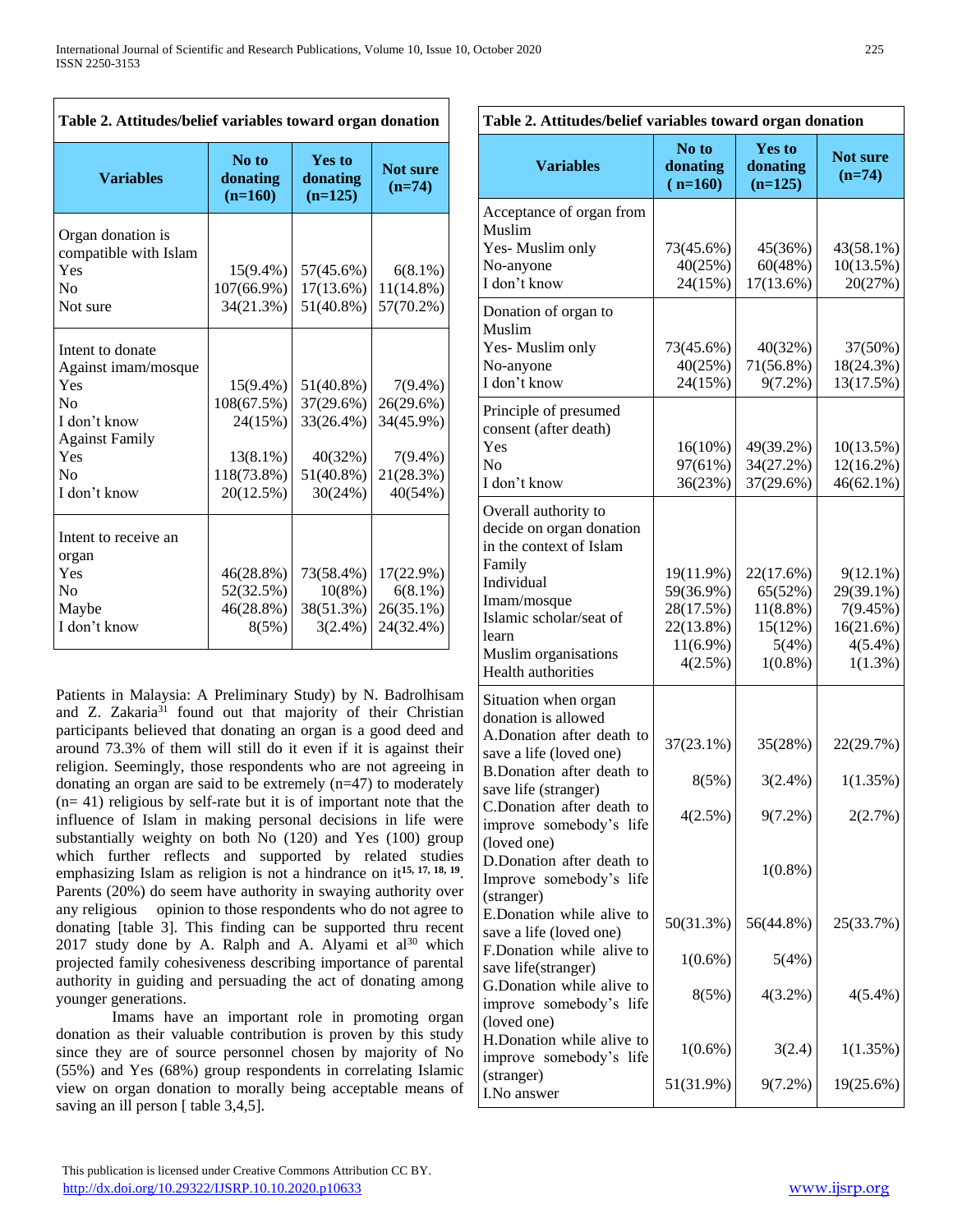| Table 3. Religious beliefs and practices                                                                                                                 |                                                                              |                                                                        |                                                                                 |  |  |
|----------------------------------------------------------------------------------------------------------------------------------------------------------|------------------------------------------------------------------------------|------------------------------------------------------------------------|---------------------------------------------------------------------------------|--|--|
| <b>Variables</b>                                                                                                                                         | No to<br>donating<br>$(n=160)$                                               | <b>Yes to</b><br>donating<br>$(n=125)$                                 | <b>Not sure</b><br>$(n=74)$                                                     |  |  |
| Self rate of<br>Religiousness<br>Extremely religious<br>Moderately religious<br>slightly religious<br>Religious<br>Not religious/liberal<br>Non-believer | 47(29.4%)<br>41(25.6%)<br>17(10.6%)<br>43(26.9%)<br>$3(1.9\%)$<br>$1(0.6\%)$ | 41(32.8%)<br>35(28%)<br>16(12.8%)<br>31(24.8%)<br>$1(0.8\%)$           | 18(24.3%)<br>14(18.9%)<br>$4(5.4\%)$<br>33(44.5%)                               |  |  |
| Islamic Faith<br>influence on personal<br>decision<br>Always<br>Sometimes<br>Rarely<br>Never                                                             | 120(75%)<br>24(15%)<br>$1(0.6\%)$<br>$3(1.9\%)$                              | 100(80%)<br>22(17.6%)<br>$1(0.8\%)$                                    | 58(78.3%)<br>$12(16.2\%)$<br>$1(1.3\%)$                                         |  |  |
| Sources of religious<br>query<br>friends<br>Imam/mosque<br>Other family member<br>Parents<br>Scholar<br>Self-directed research<br>Website/internet       | 3(2%)<br>88(55%)<br>4(3%)<br>32(20%)<br>15(9%)<br>5(3%)<br>2(1%)             | $1(0.8\%)$<br>85(68%)<br>$2(1.6\%)$<br>18(14.4%)<br>15(12%)<br>2(1.6%) | 3(4%)<br>35(47%)<br>2(2.7%)<br>14(18.9%)<br>11(14.8%)<br>$6(8.1\%)$<br>1(1.36%) |  |  |

As faith leaders, they have direct contact among people of interest thru daily encounters and in mosque and should play a role in enlightening them on its context in Islam. This is supported by Tumin et al<sup>13</sup> 2015 study of Malaysian Muslims affirming that Mosques have imparting value in campaigning process as well educational dialogues.

As to the role of doctors and health system, both No and Yes group have expressed opinion that they have an important reputation in educating them on the value of organ donation as well as its process. Distrust in health system as well is a factor in driving away potential donors [table 4,5]. In response to awareness thru public campaign, majority of the repondents have poor personal knowledge and unaware of shortage in solid organ supply as manifested among 74.4% of those who disagree and 68% to those who otherwise agree in donating an organ. This could be attributed to poor advertisement (46.9%) and (44.8%) among No and Yes group, respectively [table 6].

| a bources or mnormation regarding organ<br>donation |                                      |                                        |                                      |  |  |
|-----------------------------------------------------|--------------------------------------|----------------------------------------|--------------------------------------|--|--|
| <b>Variables</b>                                    | No to<br>donating<br>$(n=160)$       | <b>Yes to</b><br>donating<br>$(n=125)$ | <b>Not Sure</b><br>$(n=74)$          |  |  |
| A. Quran                                            | Very                                 | Very                                   | Very                                 |  |  |
| B. Hadith                                           | important<br>Very<br>important       | important<br>Very<br>important         | important<br>Very<br>important       |  |  |
| C. Imam/Mosque                                      | Very                                 | Very                                   | Very                                 |  |  |
| D. Muslim<br>council/parliament<br>/other group     | important<br>Moderately<br>important | important<br>Moderately<br>important   | important<br>Moderately<br>important |  |  |
| Family<br>Е.                                        | Very                                 | Very                                   | Very                                 |  |  |
| F. Friends                                          | Important<br>Very<br>important       | important<br>Moderately<br>important   | important<br>Moderately<br>important |  |  |
| G. Doctors                                          | Very                                 | Very                                   | Very                                 |  |  |
| H. HealthHealth<br>orgnizations/groups<br>/leaflets | important<br>Moderately<br>important | important<br>Moderately<br>important   | important<br>Moderately<br>important |  |  |

**Table 5. Rate of variables on reasons Muslims may not be keen to donate an organ**

| <b>Variables</b>     | No to<br>donating<br>$(n=160)$ | <b>Yes to</b><br>donating<br>$(n=125)$ | <b>Not Sure</b><br>$(n=74)$ |  |  |
|----------------------|--------------------------------|----------------------------------------|-----------------------------|--|--|
|                      |                                |                                        |                             |  |  |
| a. Interpretation of | Very                           | Very                                   | Very                        |  |  |
| Ouran/Hadith         | important                      | important                              | important                   |  |  |
| b. Advice from       | Very                           | Moderately                             | Very                        |  |  |
| Imam/mosque          | important                      | important                              | important                   |  |  |
| c.Cultural reasons   | Moderately                     |                                        | Moderately                  |  |  |
|                      | important                      | important                              | important                   |  |  |
| d.Family pressure    | Very                           | Very                                   | Moderately                  |  |  |
|                      | important                      | important                              | important                   |  |  |
| e. Distrust on       | Moderately                     | Moderately                             | Moderately                  |  |  |
| health system        | important                      | important                              | important                   |  |  |
| f.Poor publicity     | Moderately                     | Moderately                             | Somewhat                    |  |  |
|                      | important                      | important                              | important                   |  |  |

# **Table 4. Sources of information regarding organ**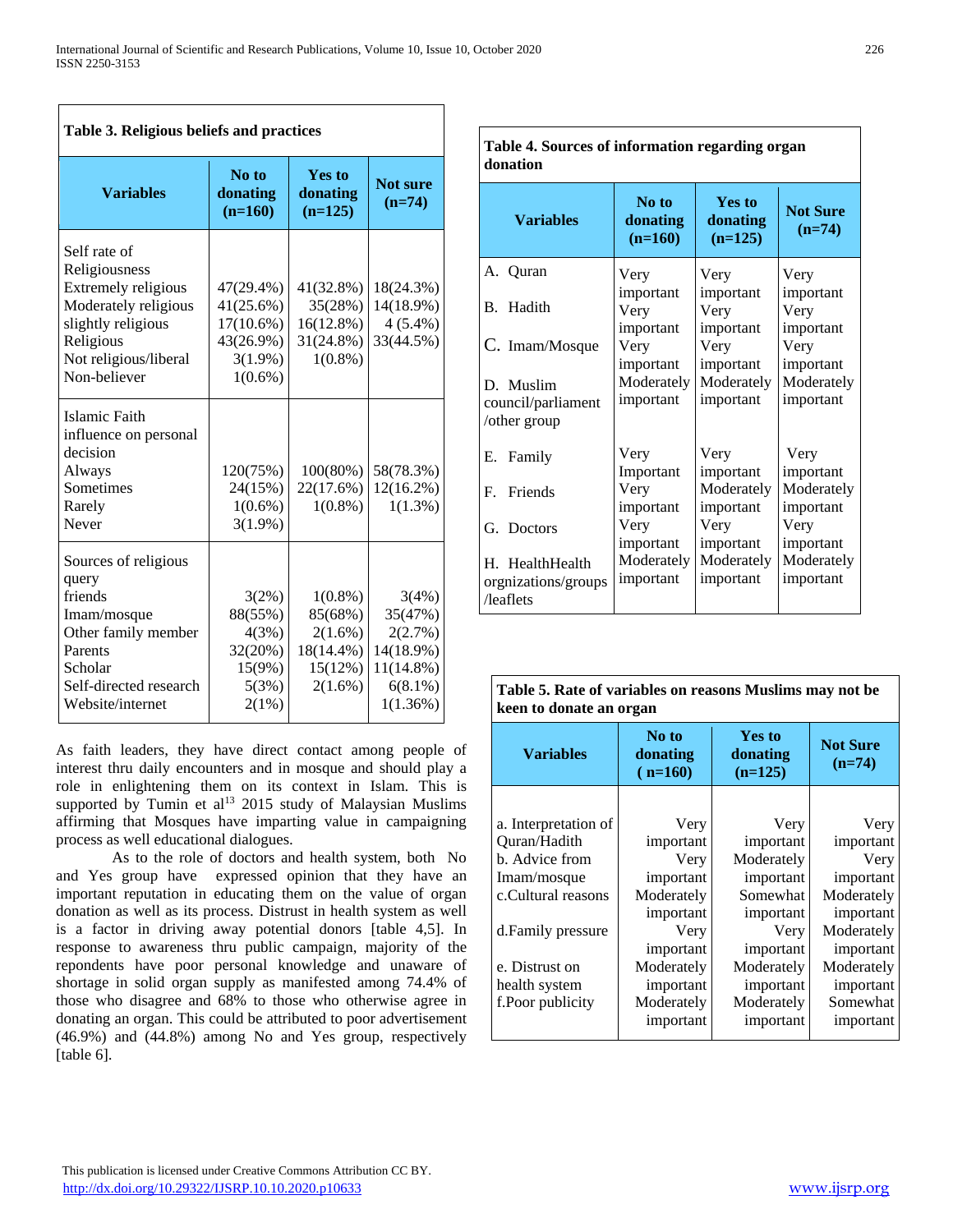| Table 6. Donation characteristics and registration<br><b>Status</b>                       |                                                  |                                                   |                                               |  |  |
|-------------------------------------------------------------------------------------------|--------------------------------------------------|---------------------------------------------------|-----------------------------------------------|--|--|
|                                                                                           | No to<br>donating<br>$(n=160)$                   | <b>Yes to</b><br>donating<br>$(n=125)$            | <b>Not sure</b><br>$(n=74)$                   |  |  |
| <b>Registration Status</b><br>Yes<br>$\rm No$<br>Can't remember                           | $2(1.3\%)$<br>154(96.3%)<br>$3(1.9\%)$           | 5(4%)<br>117(93.6%)<br>$3(2.4\%)$                 | 62(83.7)<br>$10(13.5\%)$                      |  |  |
| Family member as<br>organ donor<br>Yes<br>No<br>I don't know                              | 8(5%)<br>133(83.1%)<br>$11(6.9\%)$               | $1(0.8\%)$<br>101(80.8)<br>21(16.8)               | 2(2.7%)<br>$46(62.1\%)$<br>3(4%)              |  |  |
| Awareness on<br>shortage of organs<br>for transplantation<br>Yes<br>N <sub>0</sub>        | 35(21.9%)<br>119(74.4%)                          | 39(31.2%)<br>85(68%)                              | 24(32.4%)<br>48(64.8%)                        |  |  |
| Advertisement rate<br>of organ donation<br>issues<br>Excellent<br>Good<br>Average<br>Poor | 22(13.8%)<br>30(18.8%)<br>25(15.6%)<br>75(46.9%) | $5(6.8\%)$<br>32(25.6%)<br>32(25.6%)<br>56(44.8%) | 7(9.45%)<br>14(18.9%)<br>20(27%)<br>29(39.1%) |  |  |

| Table 7. regression analysis result |                                       |                            |                                            |          |                |  |
|-------------------------------------|---------------------------------------|----------------------------|--------------------------------------------|----------|----------------|--|
|                                     | <b>Unstandardized</b><br>coefficients |                            | <b>Standardized</b><br><b>Coefficients</b> | t.       | <b>P-value</b> |  |
| <b>Model</b>                        | B                                     | <b>Std</b><br><b>Error</b> | <b>Beta</b>                                |          |                |  |
| Constant                            | 0.056                                 | 0.147                      |                                            | 0.3379   | 0.705          |  |
| <b>IEPS</b>                         | 0.01                                  | 0.003                      | 0.186                                      | 3.424    | 0.001          |  |
| <b>PARS</b>                         | $-0.019$                              | 0.008                      | $-0.13$                                    | $-2.382$ | 0.018          |  |

Indeed, poor publicity has a high regard of importance on those who are keen not to donate an organ as seen on table 5. This finding is also reflected in a national online survey among Malaysians (81%) with secondary and higher level of education performed last December to January 2015 by S. Sugathan et al<sup>33</sup> revealing that lack of awareness was the reason for a remarkably low rate among these subjects. Inventive ad campaign should be proposed in order to intensify its publicity as further concluded by Hye-Jin Sun<sup>32</sup> on her  $2014$  study on public campaign emotional ad campaign producing higher intention to donate thru emotionally driven ad campaigns and boosting positive attitudes towards organ donation by positive ad campaigns. This poor advertisement and educational campaign can also be supported by the findings of having very high percentage of respondents not registered as a donor, 96.3% and 93.6% on No and Yes group respectively.

# *Regression analysis*

Using the PMIR for objective determination of religiosity, the summative interpretation by regression analysis identified the two most independent significant factor for predicting approval of donating an organ. These are the subscale on Islamic Ethical Principles (IEPS) and Punishing Allah Reappraisal Subscale (PARS). The former revealed that the stronger the concept of believing to a divine entity and better Islamic ethical principles, the higher the chances of intending to donate. The latter subscale entails that those respondents who feel willing and agreeing on donating an organ have lesser tendency to feel punished by Allah (S.W.T).Furthermore, as you can see in[table7], the coefficient (B) for IEPS is positive denoting that the higher the religiousness the higher the chance of donation and the PARS revealed a negative Coefficient denoting that the lesser the feeling of being punished by Allah, the more likely he will donate. The model further explains that these coefficients have pvalues less than 0.05 suggesting that the two factors do exist in the model and that it is able to explain r2=0.056 or 5.6% of the likelihood of donation can be attributed by these two factors.

## *Strength and Limitations*

This is the first known qualitative study to elicit Moros' perspective on organ donation as well first to correlate Islamic religiosity and willingness to donate an organ voluntarily.

At This point of heightened global practice towards act of solid organ donation, the Philippines still lag far behind worldwide setting. Henceforth, this research is timely relevant in hopes of increasing numbers of potential volunteers to donate for either a loved one or a stranger. Certain limitations did occur in this study. The results do not however reflect the entire country where Filipino Muslim are an ethnic minority. Two major tribes became major respondents, possibly not giving full recognition and representation of possible distinct and different perspectives among several tribes. The reason for this is that communities' population have linear and higher tribal territorial associations.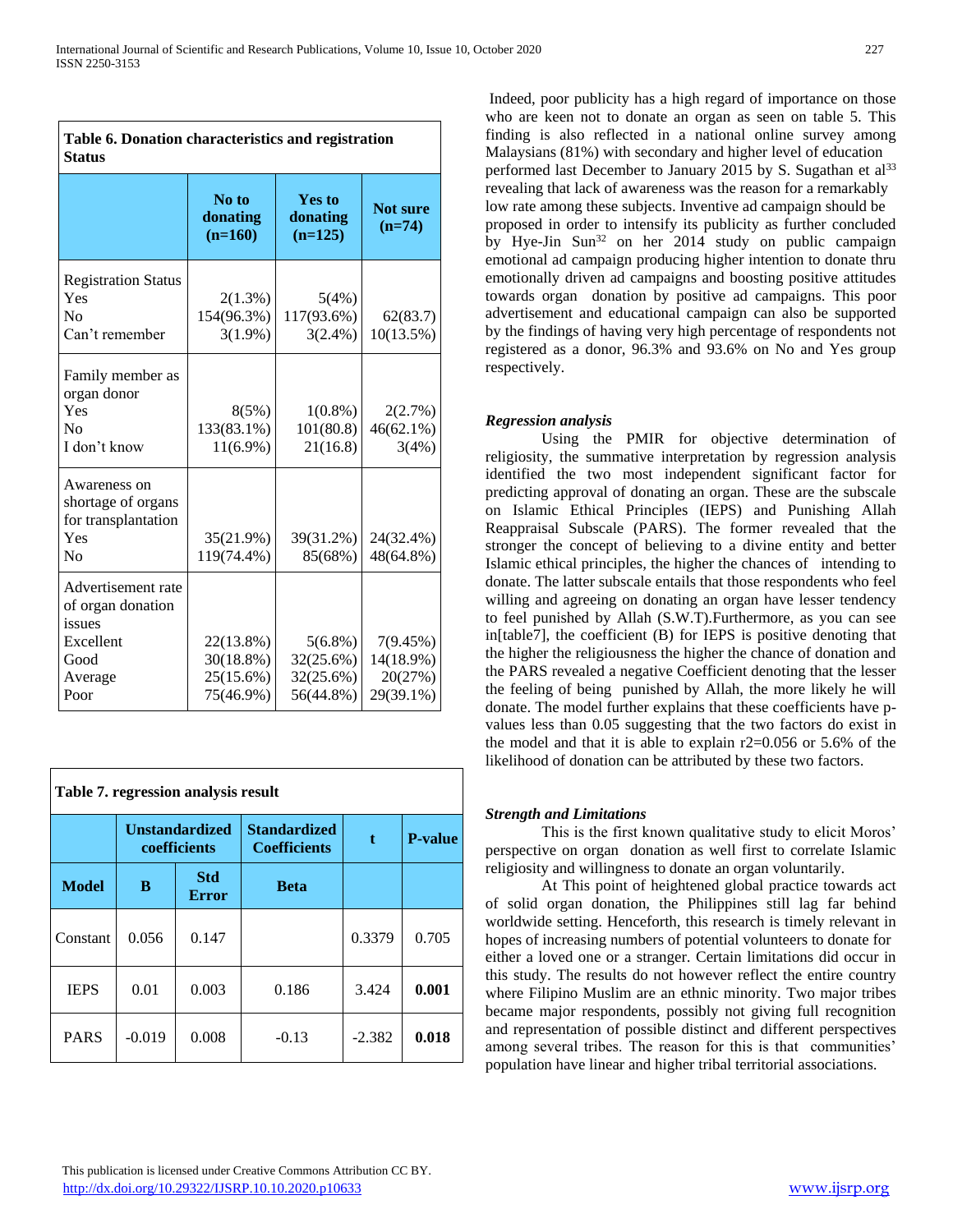International Journal of Scientific and Research Publications, Volume 10, Issue 10, October 2020 228 ISSN 2250-3153

#### IV GET PEER REVIEWED

Here comes the most crucial step for your research publication. Ensure the drafted journal is critically reviewed by your peers or any subject matter experts. Always try to get maximum review comments even if you are well confident about your paper.

## **For peer review send you research paper in IJSRP format to [editor@ijsrp.org.](mailto:editor@ijsrp.org)**

## IV. IMPROVEMENT AS PER REVIEWER COMMENTS

Analyze and understand all the provided review comments thoroughly. Now make the required amendments in your paper. If you are not confident about any review comment, then don't forget to get clarity about that comment. And in some cases there **After the successful review and payment, IJSRP will publish your paper for the current edition. You can find the payment details at: [http://ijsrp.org/online-publication-charge.html.](http://ijsrp.org/online-publication-charge.html)**

## V. CONCLUSION

The variables seen as important predictors of approval to donate an organ are the following: higher religiousness based on PMIR – IEPS and lesser appraisal of punishment by Allah thru PMIR-PARS. Contributing factors in making an affirmative stand on donating an organ were as follows: higher educational attainment, female gender, belonging to same religion and the role of Imam. The investigators have found out that Religion is a powerful medium in defining moral and social perspective among Moros. However, it did not prevent majority of the participants to conclude that it should be every individuals' personal choice of selflessness. Imams are important vehicle to expound on organ donation in relation to Islamic faith. Unsure and guilt feeling can cease to occur only if a consolidative affirmation among Islamic scholars/Imams is conceded.

Doctors along with adequate publicity are seen as efficient means of promulgating community awareness among Moros on organ donation as well as making them knowledgeable in order to understand the essence of it as well as realize possible apprehensions and undesired consequences that people wish to comprehend. Government should include religious sect in making policies to attain promising outcome that are beneficial to entire community.

#### **RECOMMENDATIONS**

The investigators recommend constructing further study on this matter through a multi-site correlation study using the only two independent factors determined by this research: IEPS-PMIR. Also, active participation of Muslim religious sect in policy making should be encouraged and be expand to Mosques. Imams should be part of enlightening the value of organ donation in relation to Islam thru Quran and Hadith readings as they are means of promulgating the values in Islam. And of course, Health system should examine present ad campaign ways around Muslim communities to better empowerment.

#### **APPENDIX**

See attached separate appendix

#### ACKNOWLEDGMENT

In the Name of Allah (S.W.T), the Most Compassionate, the Most Merciful, I would like to extend my appreciation to Mr. Adnan Sharif for allowing me to utilize his validated research survey questionnaire. I am also expressing my whole gratitude to Mr. Hisham Abu-Raiya who did not hesitate and promptly responded to my request to use his formulated Psychological Measure of Islamic Religiousness (PMIR) scale in order for me to analyze degree of Islamic religiosity among participants.

Execution of handing out and retrieval of the survey questionnaire wouldn't be possible without the assistance of my siblings: Ms. Naquisah M. langilao, Mr. Jamel M. Langilao and Ms. Hafidah M. Langilao

#### **REFERENCES**

**1.**[http://www.iqrasense.com/islam-and-science/healing-and](http://www.iqrasense.com/islam-and-science/healing-and-treatment-from)[treatment-fromq](http://www.iqrasense.com/islam-and-science/healing-and-treatment-from)uran-and-hadith-dua-quran-vrses-for ruqyah.html **2.**[https://en.wikipedia.org/wiki/Demographics\\_of\\_the\\_Philippins](https://en.wikipedia.org/wiki/Demographics_of_the_Philippines) **3.** [philstar.com.](http://philstar.com/) 2014.

**4**. nkti.org.ph

**5.**[www.transplant-observatory.org/summary](http://www.transplant-observatory.org/summary)

**6.**[www.irodat.org](http://www.irodat.org/)

**7.**[www.pewresearch.org/fact-tank/2017/01/31/worlds-muslim](http://www.pewresearch.org/fact-tank/2017/01/31/worlds-muslim-population)  [population-](http://www.pewresearch.org/fact-tank/2017/01/31/worlds-muslim-population)more-widespread-than-you-think/

**8.**[www.pewforum.org/2015/04/02/reilious-projections-20120150/](http://www.pewforum.org/2015/04/02/reilious-projections-2010-20150/) **9.** Mr. Deepu Prasad, Ms. Prasasya CR, Ms. Neethu Philip, Ms.

Jyothi Babu; A study to assess the knowledge, attitude and misconceptions regarding organ donation after brain death among common people in rural areas. IJANM, 2016.

**10.**Shahid Attar, MD. A gift of life: An Islamic Perspective in organ Donation and Transplantation. Transplantation Technologies & research Journal. 2015.

**11, 12.** M.A Al-Bar and H. Chamsi-Pasha, contemporary

bioethics, 2015. chapter13 Organ transplantation

**13.**Makmor tumin. organ donation among Malaysian Muslims: the role of the Mosques. Annals of Transplantation, 2015.

**14.**Joshua Newton, how does the general public view

posthumous organ donation? A meta- synthesis of the qualitative literature. Biomed Central,2011.

**15.**Nur Altinors, Mehmet Haberal, Brain death and transplant in Islamic countries. Experimental and Clinical Transplantation 2016.

**16.**Mohamed Y. Rady, Joseph L. Verheijde, Muna S. Ali; Islam and end-of-life practices in organ donation of transplantation: New questions and serious sociocultural consequences, HEC Forum, Springer 2009.

**17.**Ghaida Jabri, Alaa Sandokji, Nourah Alzughaibi; Awareness, beliefs and barriers of organ donation among Saudis in Madinah City, Saudi Arabia. Journal of Health Education research & Development 2016.

**18.**Makmor tumin, Abdillah Noh, Nurulhuda Mohd Satar,

Chong-Chin Sieng, Lim Soo-Kun; Organ donation in Muslim countries: The case of Malaysia. Ann Transplant 2013

**19.**Abdulrahman soubhanneyaz, Ahmed Kaki, Muatasim